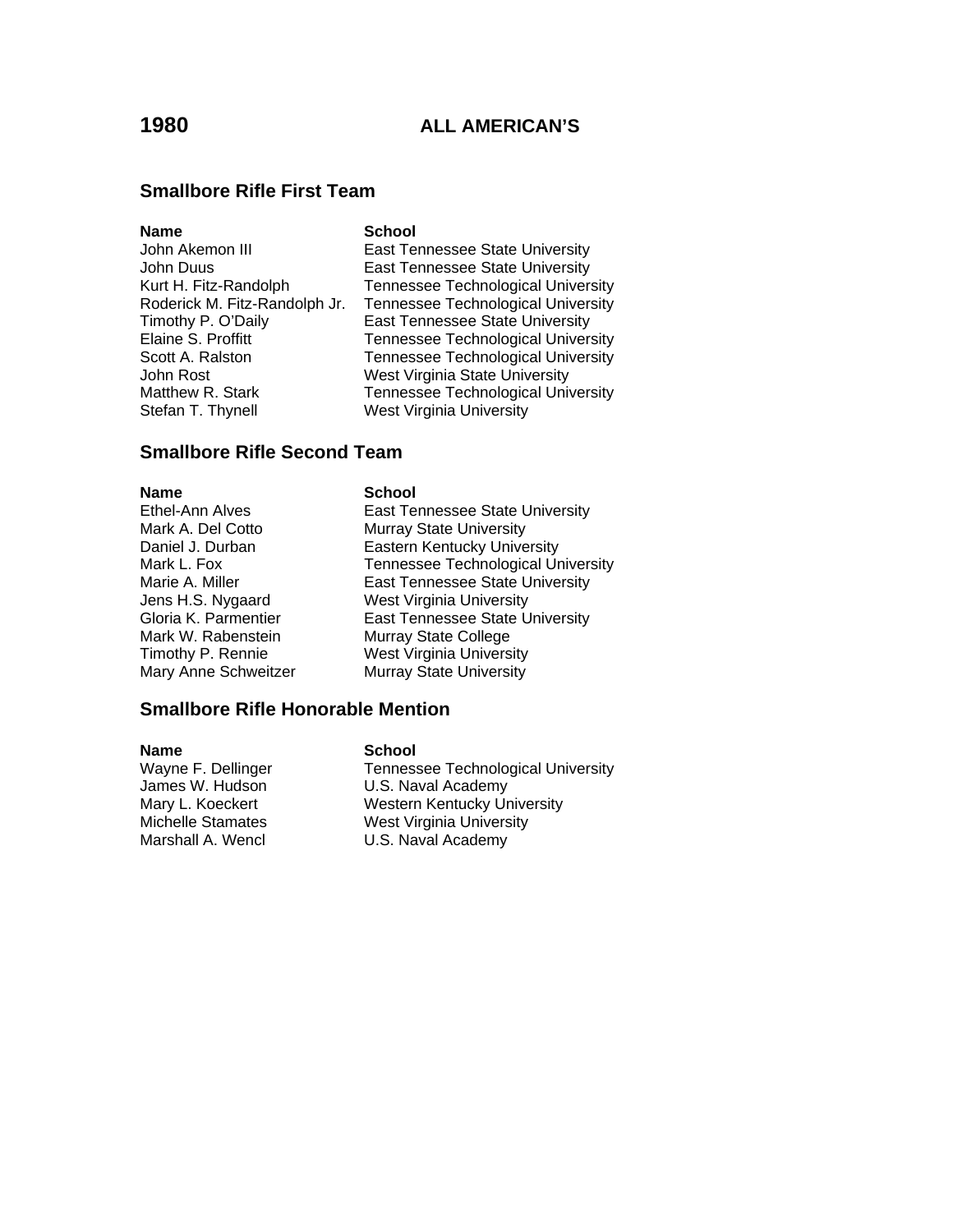# **1980 ALL AMERICAN'S**

## **Air Rifle First Team**

### **Name** School

Stefan T. Thynell West Virginia University

John Akemon III **East Tennessee State University** Ethel-Ann Alves East Tennessee State University John Duus East Tennessee State University Kurt H. Fitz-Randolph Tennessee Technological University Roderick M. Fitz-Randolph Jr. Tennessee Technological University Gloria K. Parmentier **East Tennessee State University** Scott A. Ralston Tennessee Technological University John Rost **West Virginia State University** Matthew R. Stark Tennessee Technological University

## **Air Rifle Second Team**

James W. Hudson U.S. Naval Academy

### **Name** School

Hank J. Brancaccio **East Tennessee State University** Joyce A. Laubenheimer Western Kentucky University Barbara Sue Mann Texas Christian University Marie A. Miller **East Tennessee State University** Jens H.S. Nygaard West Virginia University Timothy P. O'Daily **East Tennessee State University**<br>Elaine S. Proffitt **Elaine S. Profitt** Fennessee Technological Univers Elaine S. Proffitt **Tennessee Technological University**<br>
Murray State College<br>
Murray State College Murray State College Michelle Stamates West Virginia University

### **Air Rifle Honorable Mention**

Scott C. Lewandowski Murray State College

### **Name** School

Wayne F. Dellinger Tennessee Technological University Daniel J. Durban **Eastern Kentucky University**<br>
Susan D. Floer **Eastern Kentucky University Eastern Kentucky University** Wendy S. Warner Texas Christian University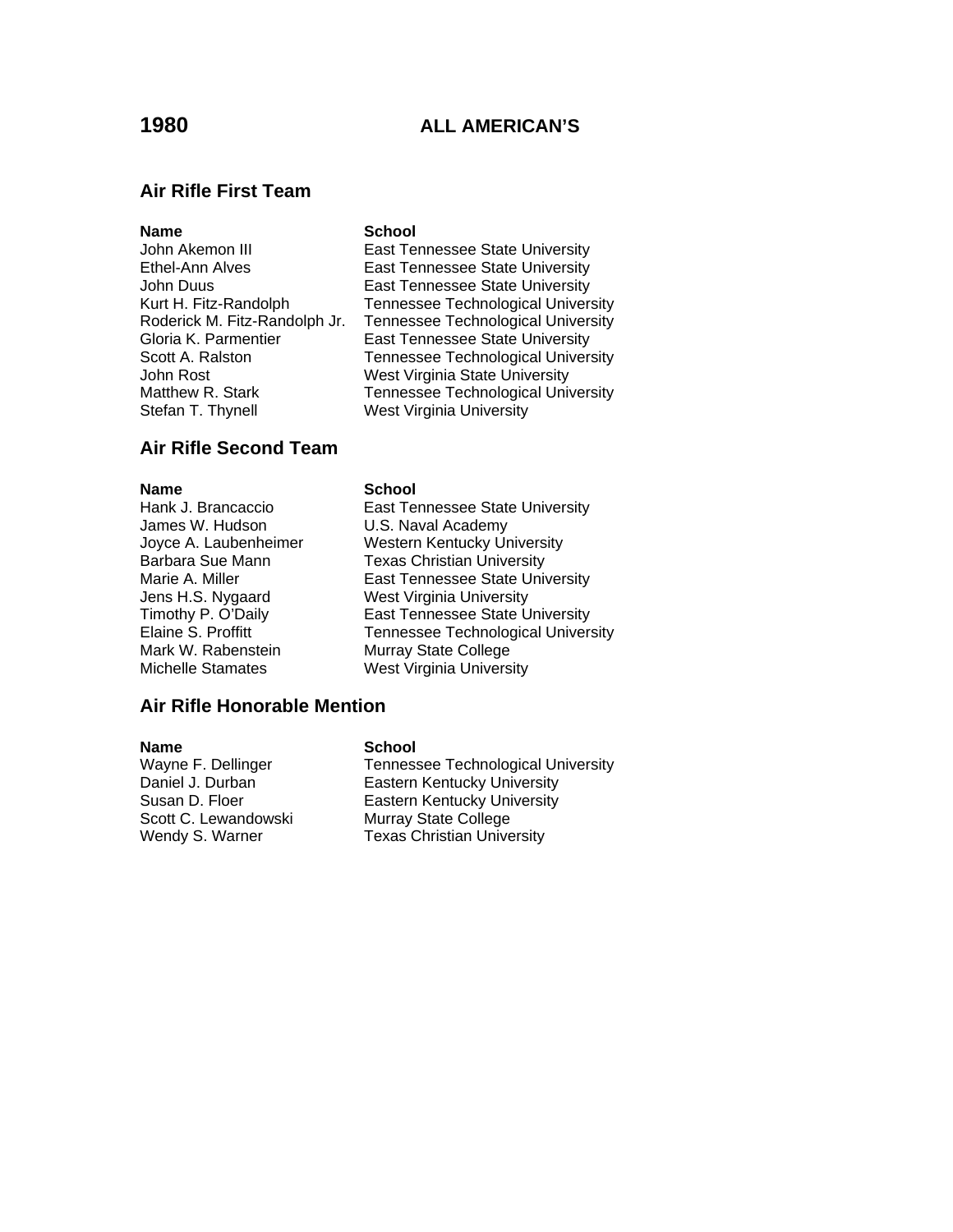# **1980 ALL AMERICAN'S**

## **Pistol First Team**

**Name School**<br> **Peter D. Achor CONSERVING U.S. Nav** Miles E. Hale U.S. Naval Academy<br>
Ronald L. Humphreys U.S. Military Academy<br>
Steven L. Kent U.S. Military Academy Bernt L. Oydna U.S. Naval Academy<br>Timothy L. Westfall University of Virginia Timothy L. Westfall **University of Virginia**<br>
Robert V. White **Massachusetts** Institu

Peter D. Achor **U.S. Naval Academy**<br>
Douglas J. Dinon **U.S. Military Academy** Douglas J. Dinon U.S. Military Academy<br>Miles E. Hale U.S. Naval Academy Ronald L. Humphreys U.S. Military Academy Steven L. Kent **East Communist CLS. Military Academy** David M. Lee **U.S. Military Academy** Duane R. Nesset U.S. Military Academy Massachusetts Institute of Technology